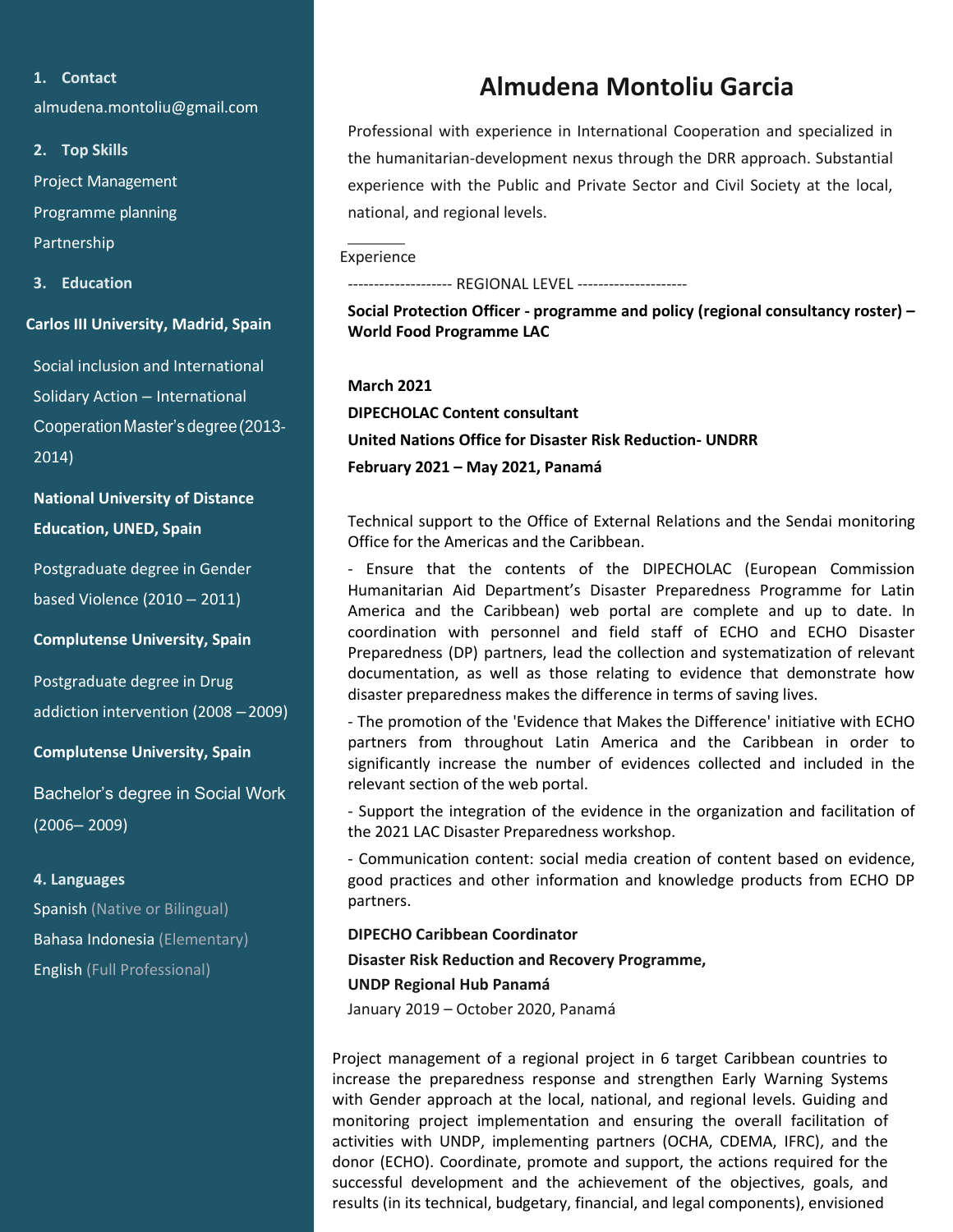#### **CERTIFICATIONS**

SPHERE project Official trainer & member and Sphere ToT (RedR UK 2021)

UN mandatory courses

Digital Assessment Socio-Economic impact of COVID-19 (SEIA) course - UNDP

Post-Disaster Needs Assessment course (PDNA)

Disaster Risk Reduction and Sustainable Local Development (UNDRR - ILO)

Disaster and ecosystem resilience in a changing climate course (UNEP)

WASH specialization in the  $(FLASH & ECAH)$ Humanitarian Action

national realities – POV Risk tool Toolkit to download the SDGs to the (UNDP)

Shelter management and coordination in Humanitarian Action Course (IOM)

by the project, ensuring effective linkages between the implementing partners, beneficiaries and regional/national institutions. Prepare narrative and financial

reports in Spanish and English and follow up on the annual work plan; Provide technical assistance, such as a South- South Cooperation methodology and training for Cuban Institutions, tools, and methodologies to driving analysis and create country baselines; Design the communication and visibility strategy of the project, as well as the project website as part of the sustainability strategy; and promote synergies and conflict resolution, such as project adaptation and budget reallocation in the context of COVID-19 with partners and national counterparts.

-UNDP representative in WASH LAC cluster, Regional Group on Emergencies, Risks and Disasters for LAC (REDLAC), supporting actions such as monitoring the Venezuelan Crisis or the MIRPS strategy; and SPHERE official trainer and member.

-Development of the project proposal "Ensuring inclusive territorial development mechanisms that reduce imminent and underlying risks with a special focus on the migrant population", for the Comprehensive Development Plan in Mexico, Honduras, Guatemala and El Salvador.

-Project advisor for Costa Rica, Chile and Panama of the Rapid Financing Facility (RFF), in support of the COVID-19 offer beyond the UNDP recovery.

-Member of the Post-Disaster Needs Assessment (PDNA) Coordination Team of El Salvador, for the recovery plan for COVID19 and Amanda and Cristobal storms.

NATIONAL LEVEL

# **Programme Associate, Resilience and Territorial Development Programme UNDP Chile**

April 2018 – January 2019 Chile

Responsible for the correct technical execution of the portfolio of the Resilience and Territorial Development Programme involving areas of DRR, recovery, decentralization, and alliances with the public and private sector. - Support the planning and management of the Country Programme through programme design, data management, technical advice, improvement of the response mechanism to inform decision making to take corrective measures and coordinate national activities with regional and local governments; Promote synergies with public and private sector, resource mobilization and design projects. Prepare narrative and financial reports (ROAR, QA, integrate the annual work plans, and prepare TORs). Wildfires in southern Chile (2017): representative of UNDP in the HCT and local member of UNDAC mission for the response assessment; design a Recovery methodology focused on sustainable livelihoods and based on the PDNA and SDGs combos methodology; Provide guidelines and technical advisor for the teams of the "modernization of municipal structures", and the "regional process of decentralization" projects. Provide technical advice to the National Emergency Office, in order to develop the new DRR National Policy (2019-2030).

Member of the UNDP Gender team, collaborating in the development of the Gender Strategy for the office.

## **Disaster Risk Reduction Specialist, Resilience and Territorial Development Programme, UNDP Chile**

September 2016 - March 2018 Chile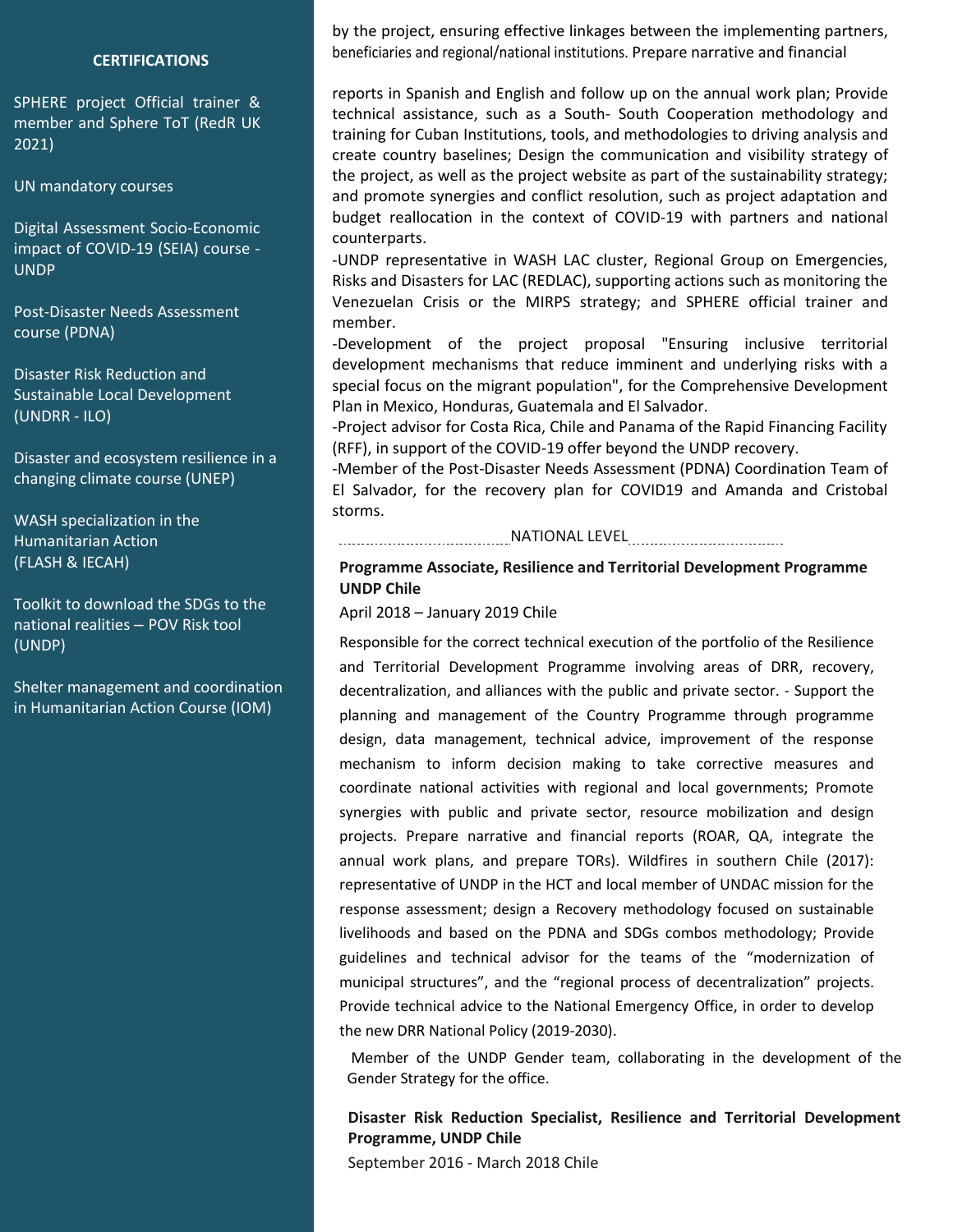Coordination and monitoring of the DRR and Recovery Project portfolio of UNDP at the national level. Design and implement projects and methodologies of investment tools, recovery strategies, public-private coordination plans, capacity building and international humanitarian action standards adaptation (SPHERE), where representatives of 21 Ministries were involved for 18 months to ensure social inclusion, cultural and geographical adaptation, and protection of human rights in emergency response. Supervise and monitor technical teams and advise national and subnational public, private and civil society stakeholders. Alliances with the public and private sector for the DRR and the Sustainable Development in two provinces (Chacabuco and Quillota): design a social dialogue methodology with gender and community considerations integrated; coordinate, monitoring and report; provide technical adviser; promote synergies with the donor and between the stakeholders of the subnational level (public, private and civil society) and design and implement a participate methodology for a "Disaster Risk Reduction public-private coordination plan" and the "DRR public-private investment plan".

1. UNDP national advisor for the National DRM Platform led by National Emergency Office 2. UNDP national advisor for the National Humanitarian Aid Network. 3. SPHERE focal point in Chile

# **Technical Advisor in DRR and community management, Resilience and Territorial Development Programme, UNDP Chile**

## **August 2015 - August 2016 Chile**

Design and implementation of a programme to strengthen the DRR approach in 120 municipalities in Chile (280 local and national officials trained in disaster preparedness, SPHERE standards, and PDNA). Livelihoods recovery plan developed post-earthquake and tsunami in Coquimbo; Assessment of the Atacama floods emergency and development of its recovery plan together with the public sector (2015): Design and implementation of a series of training focused on livelihoods; documentation of lessons learned and best practices for the recovery plan; design and implementation of a local economy recovery plan. Coquimbo Earthquake-tsunami recovery plan (2015): 30 officials from the Ministry of Economy trained under the PDNA and Minimum Economic Recovery Standards (MERS);

# **Consultant, Resilience and Territorial Development Programme, UNDP Chile**

#### **April 2015 - July 2015 Chile**

Design, plan and organize a training program in DRR for local governments. Adapt and develop workshops of the Sphere project (international standards for emergency response), for the public sector (30 professionals), and Civil Society (30 social leaders).

#### **UNDP**

Digital Assessment Socio-Economic impact of C

#### **Internship Local Development and DRR area**

## **June 2014 - December 2014 (7 months), Chile**

Valparaíso wildfire, Chile: Design, monitoring and implementation of a recovery plan of the affected areas of the city in coordination with the civil society, private and public sector and academy. Design, plan and technically advise a skills development program for 18 officials; development of narrative reports; Design, organize and implement 2 Sphere Project workshops in order to develop skills of 30 public workers from the Ministry of Housing, and 30 public workers from the Local Government in Valparaiso.